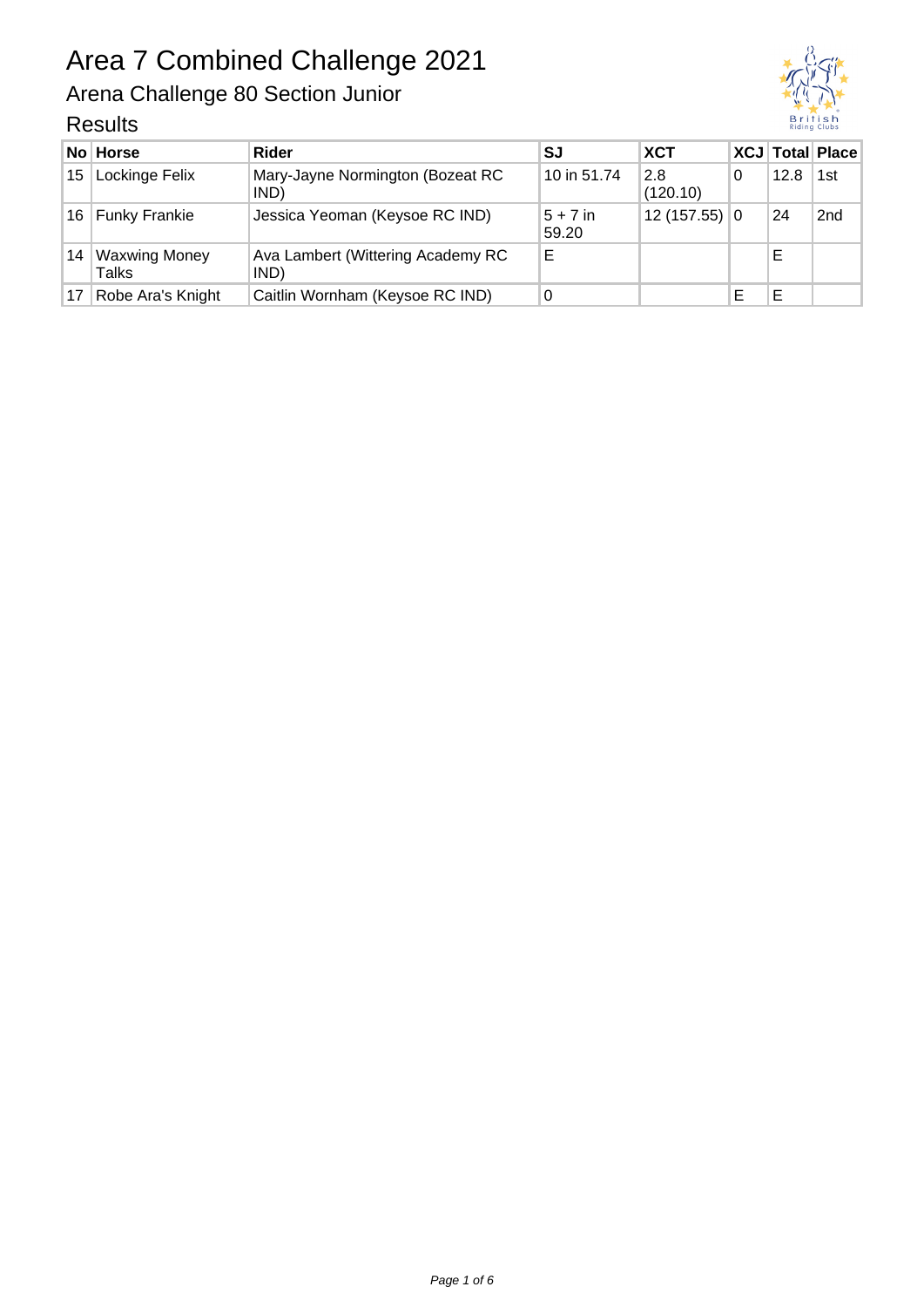Arena Challenge 90 Section Junior90



|    | No Horse                 | Rider                                         | SJ                    | <b>XCT</b>       |   |      | <b>XCJ Total Place</b> |
|----|--------------------------|-----------------------------------------------|-----------------------|------------------|---|------|------------------------|
| 50 | <b>Egypian Prince</b>    | Millie Granger (Bozeat RC)                    | 0 in 44.67            | $2.8(118.57)$ 0  |   | 2.8  | 1st                    |
| 47 | Adorijke                 | Caitlin Wornham (Keysoe RC Rosé)              | 0 in 48.76            | $3.2(117.55)$ 0  |   | 3.2  | 2 <sub>nd</sub>        |
| 53 | <b>Manninard Seabird</b> | Lilla Parratt (Keysoe RC Rosé)                | 5 in 48.73            | $2.4(131.53)$ 0  |   | 7.4  | 3rd                    |
| 54 | Hendrewen Tommy<br>Q     | Georgia Wooding (Bozeat RC)                   | 0 in 51.68            | $8.8(103.24)$ 0  |   | 8.8  | 4th                    |
| 52 | Diamond Dot Con          | Leah Booth (Bozeat RC)                        | 15 in 51.80           | $9.6(101.86)$ 0  |   | 24.6 | 5th                    |
| 56 | <b>Blakehill Earl</b>    | Jade Stokes (Stevenage & District RC<br>IND)  | $30 + 14$ in<br>66.17 | $0.8(123.33)$ 0  |   | 44.8 | 6th                    |
| 51 | Arramarches              | Ella Clark (Keysoe RC Rosé)                   | $30 + 16$ in<br>68.35 | 13.2<br>(158.13) | 5 | 64.2 | 7th                    |
| 48 | sabous princess<br>freya | Summer Parker (Bozeat RC)                     | E                     |                  |   | E    |                        |
| 49 | Sugar Bella              | Emily Armitage (Keysoe RC Rosé)               | E                     |                  |   | E    |                        |
| 55 | Trebinshwm william       | Jaime Stokes (Stevenage & District RC<br>IND) | E                     |                  |   | E    |                        |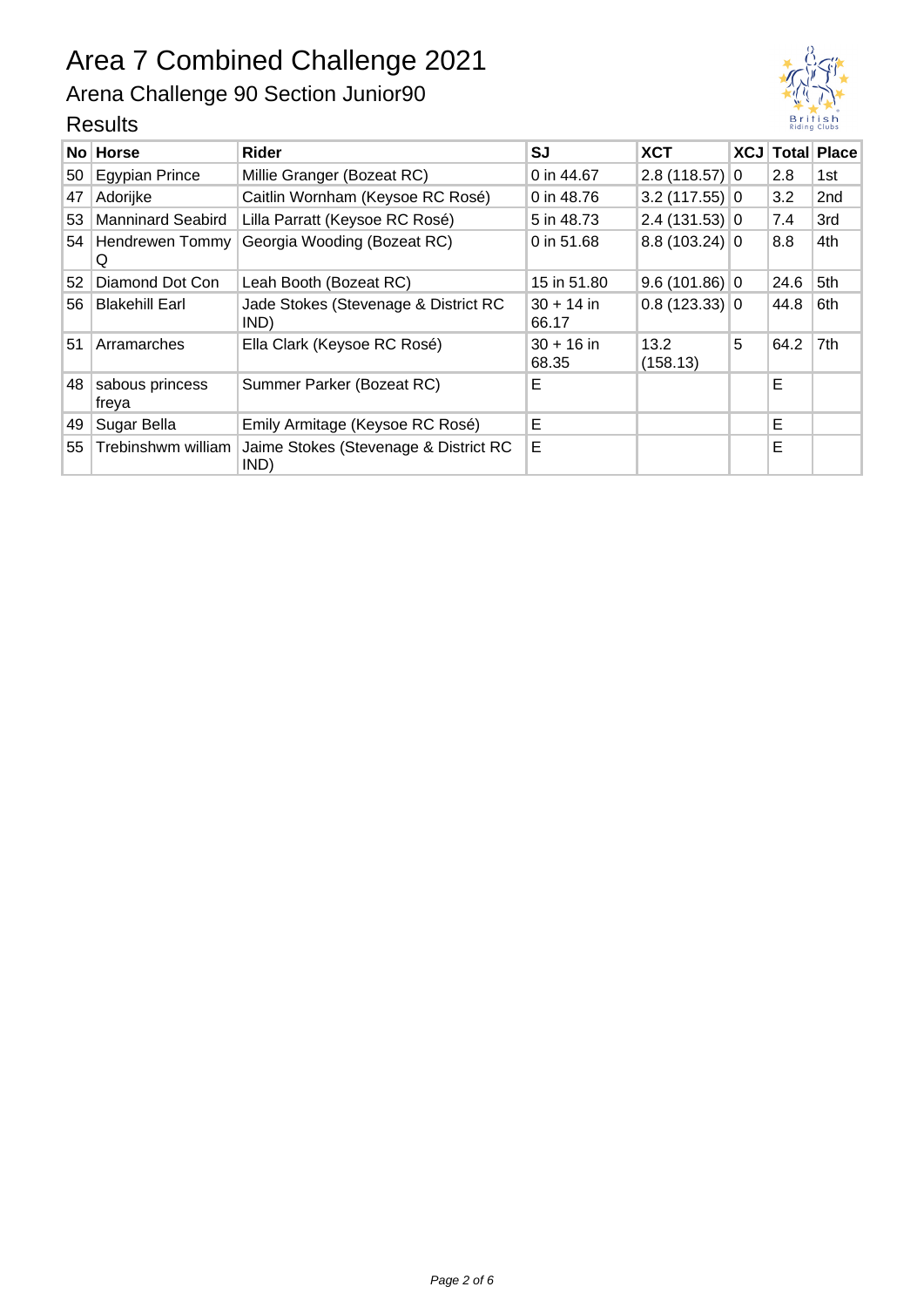Arena Challenge 70 Section Mixed



| <b>No Horse</b> | Rider                                                                   |  |  | SJ XCT XCJ Total Place |
|-----------------|-------------------------------------------------------------------------|--|--|------------------------|
|                 | 10 JUBBLY BUBBLY KATELYN HARLEY CLARKE (Wittering Academy RC IND) E E E |  |  |                        |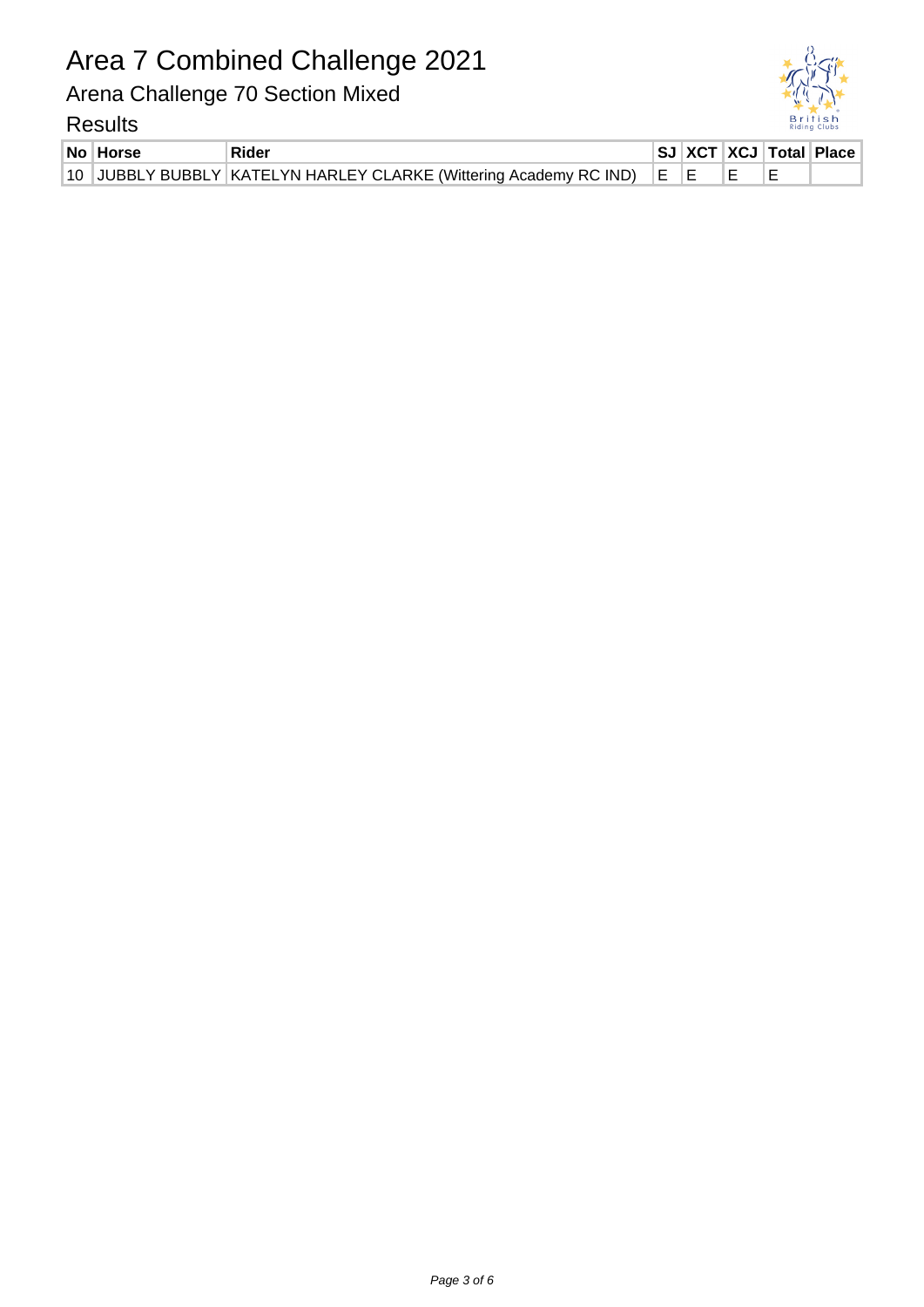Arena Challenge 100 Section Mixed100

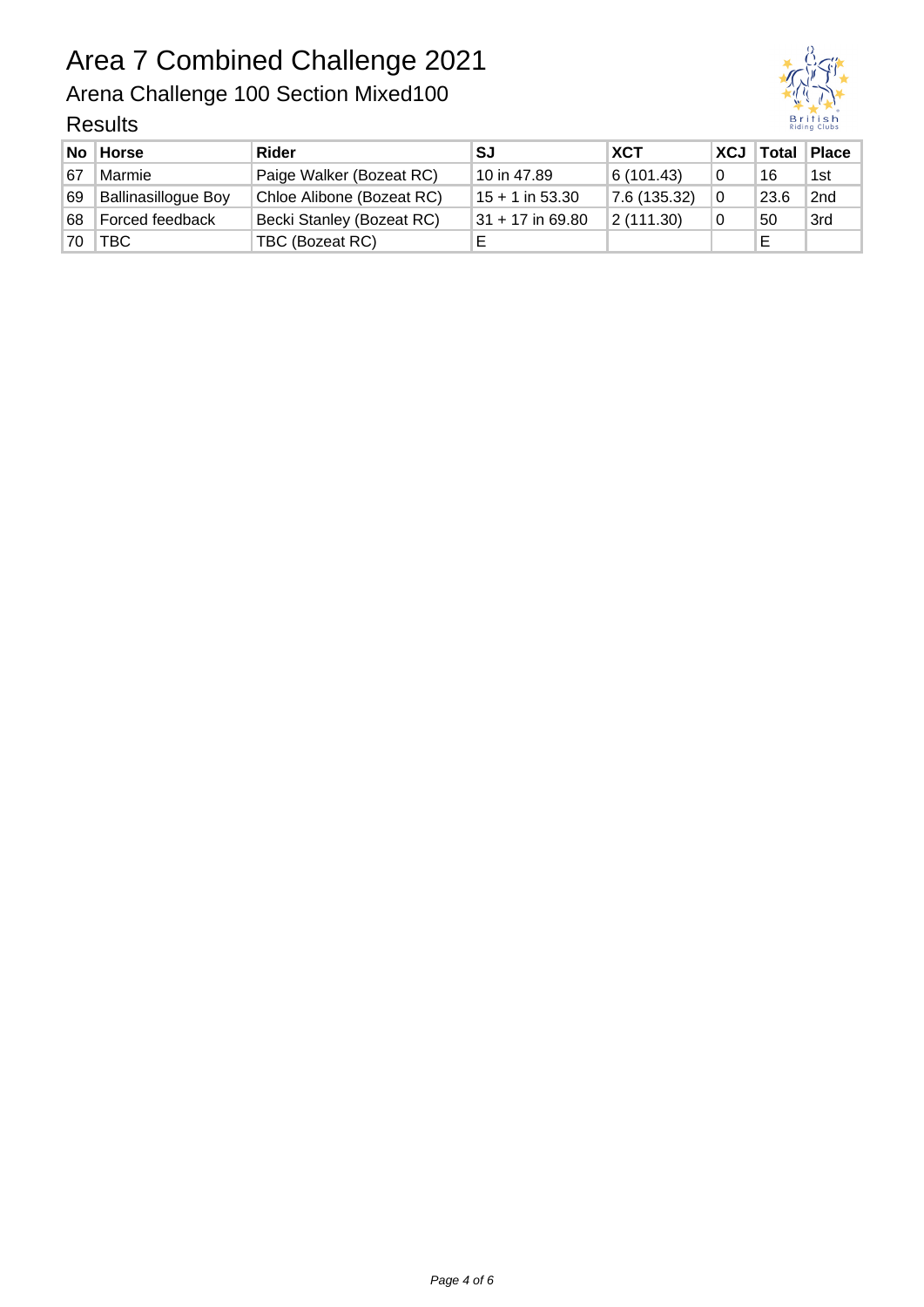Arena Challenge 80 Section Senior



|    | ט וועטאו                                   |                                                  |                       |                 |    |      |                        |  |  |
|----|--------------------------------------------|--------------------------------------------------|-----------------------|-----------------|----|------|------------------------|--|--|
|    | No Horse                                   | <b>Rider</b>                                     | <b>SJ</b>             | <b>XCT</b>      |    |      | <b>XCJ Total Place</b> |  |  |
| 23 | <b>Medrus Gavin Henson</b>                 | Nicola Shaw (Houghton & Huntingdon<br>RC)        | $0 + 2$ in<br>54.78   | 1.2<br>(130.86) | 0  | 3.2  | 1st                    |  |  |
| 20 | <b>MOCHARA BARNEY</b>                      | NIKKI WEBB (Wittering Academy RC)                | 0 in 49.84            | 4.8<br>(115.73) | 0  | 4.8  | 2nd                    |  |  |
| 32 | New Lily                                   | Jessica Suffling (Aspley Guise RC)               | 0 in 47.28            | 5.2<br>(114.99) | 0  | 5.2  | 3rd                    |  |  |
| 25 | <b>KILTILANE BARRA</b><br><b>SEACLAIDE</b> | JO MEIKLE (Wittering Academy RC)                 | 0 in 52.02            | 6.8<br>(110.31) | 0  | 6.8  | 4th                    |  |  |
| 18 | <b>Duneens Best</b>                        | Katherine Adams (Houghton &<br>Huntingdon RC)    | $0 + 3$ in<br>55.92   | 5.6<br>(113.88) | 0  | 8.6  | 5th                    |  |  |
| 35 | <b>RAINBOW STAR</b>                        | <b>DEBBIE ROBINSON (Wittering</b><br>Academy RC) | 0 in 44.95            | 9.6<br>(103.84) | 0  | 9.6  | 6th                    |  |  |
| 43 | <b>Widlake Sequels</b><br>Sundance         | Georgie Morris (Cambridge & District<br>RC IND)  | 10 in 49.36           | 0.4<br>(128.54) | 0  | 10.4 | 7th                    |  |  |
| 29 | Anton Z                                    | Kimberley Macey (Bozeat RC)                      | 5 in 49.50            | 0.8<br>(129.25) | 5  | 10.8 | 8th                    |  |  |
| 37 | Hamish                                     | Shelley Tebbutt (Aspley Guise RC)                | 10 in 49.80           | 2.4<br>(121.76) | 0  | 12.4 | 9th                    |  |  |
| 28 | Rooster                                    | Sarah Fortescue (Houghton &<br>Huntingdon RC)    | 0 in 47.38            | 8.4<br>(106.62) | 5  | 13.4 | 10th                   |  |  |
| 36 | Rookwood Boy                               | Andrea Cartwright (Keysoe RC Reds)               | $0 + 9$ in<br>61.90   | 6<br>(112.80)   | 0  | 15   | 11th                   |  |  |
| 41 | Tengri                                     | Lizzie Dodd (Shillington RC IND)                 | $5 + 5$ in<br>57.44   | 0<br>(127.59)   | 10 | 20   | 12th                   |  |  |
| 31 | <b>Pendancer Mickey Bricks</b>             | Hayley Dolby (Keysoe RC Reds)                    | $10 + 10$ in<br>62.70 | 0<br>(127.44)   | 0  | 20   | 13th                   |  |  |
| 34 | Fern                                       | Sarah Billingham (Bozeat RC)                     | $15 + 10$ in<br>62.82 | 7.2<br>(109.61) | 0  | 32.2 | 14th                   |  |  |
| 26 | Ruby                                       | Nigel Russell (Keysoe RC Reds)                   | $20 + 8$ in<br>60.97  | 4.4<br>(116.95) | 0  | 32.4 | 15th                   |  |  |
| 42 | <b>Darkwaters Desire</b>                   | Chris Evans (Keysoe RC IND)                      | $15 + 18$ in<br>70.16 | 0.4<br>(128.32) | 0  | 33.4 | 16th                   |  |  |
| 33 | Worthington ZigZag                         | Ellie Summers (Houghton &<br>Huntingdon RC)      | $10 + 19$ in<br>71.20 | 5.2<br>(114.40) | 0  | 34.2 | 17th                   |  |  |
| 30 | <b>SWEET HOME</b>                          | <b>TRACEY MANNING (Wittering</b><br>Academy RC)  | $15 + 23$ in<br>75.12 | 6<br>(112.78)   | 0  | 44   | 18th                   |  |  |
| 24 | <b>TBC</b>                                 | TBC (Bozeat RC)                                  | R                     |                 |    | R    |                        |  |  |
| 27 | Mr Montgomery                              | Pip Rathbone (Aspley Guise RC)                   | R                     |                 |    | R    |                        |  |  |
| 19 | Knavesgreen Mr Frost                       | Sian Downer (Bozeat RC)                          | E                     |                 |    | E    |                        |  |  |
| 21 | Classic Jack                               | Catherine Martin (Keysoe RC Reds)                | E                     |                 |    | E    |                        |  |  |
| 22 | Cranwell                                   | Carol Brant (Aspley Guise RC)                    | E                     |                 |    | E    |                        |  |  |
| 38 | <b>Brolas Welsh Magic</b>                  | Louise Pateman (North Mymms RC<br>IND)           | Е                     |                 |    | E    |                        |  |  |
| 39 | Abergavenny Umbro                          | Carol Fletcher (Milton Keynes RC<br>IND)         | E                     |                 |    | E    |                        |  |  |
| 40 | Grace                                      | Kate Jordan (Keysoe RC IND)                      | Е                     |                 |    | E    |                        |  |  |